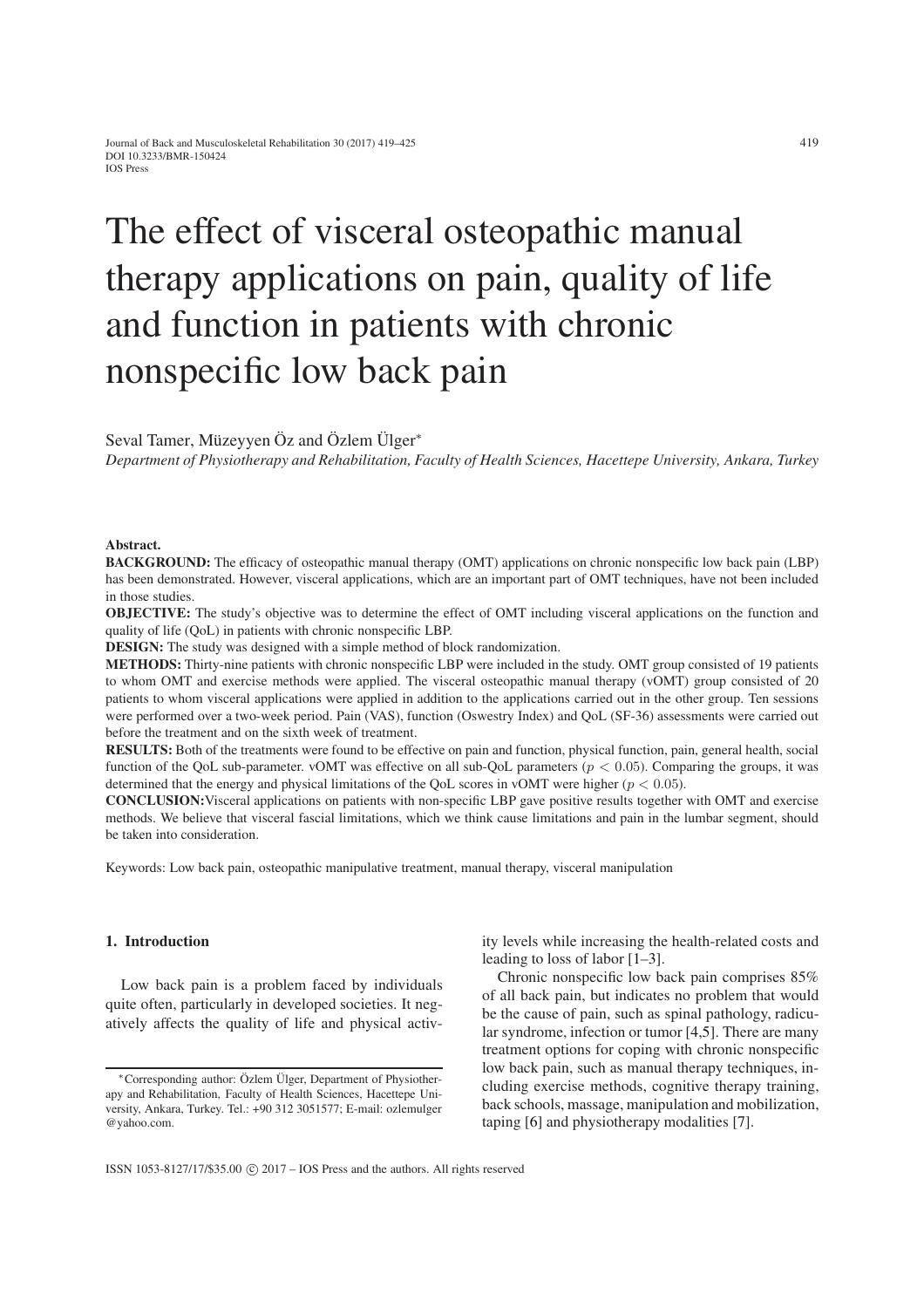It was shown that manual therapy, which is among the most used methods in recent years, is effective in terms of cost and recovery [8]. Osteopathic manual therapy (OMT) is a treatment option that investigates the cause of the problem based on the relationship between structure and function. It strives to normalize the biomechanical and somatic dysfunctions and includes various manual treatment methods [9].

The effect of osteopathic treatment approaches on individuals with chronic low back pain is, in the literature, usually compared between different physiotherapy methods [10–13]. In a systematic review study conducted in 2005, it was reported that usually OMTs containing a single method were used, and those methods were effective in the reduction of pain [14,15]. It was determined that the studies conducted on nonspecific lower back pain up to 2013 included some of the osteopathic methods (soft-tissue techniques, myofascial techniques, muscle-energy techniques, manipulation and mobilization techniques), and this review study reported that these methods had positive effects [16]. Visceral techniques comprise an important part of osteopathic methods. In the literature, visceral techniques have generally been applied exclusively or for visceral problems [17]. However, there are no studies on the use of visceral techniques on lower back pain, except for one study that explains the study protocol, and the results of that study have not been published [18]. Visceral problems arising from local fascial limitations, referred pain and central sensitization may cause low back pain [18]. In this manner, with visceral techniques, a vertebral segment can be induced for somato-visceral impact by implementing neurophysiological stimulation. In fact, one study has shown that the pain threshold increased in the related vertebral segment due to the application of visceral techniques on healthy individuals [19].

Our study was planned as a hypothesis of the efficacy of using OMT methods together with visceral osteopathic methods (vOMT) on patients with low back pain. Such a methodology is now being used in clinical trials, but there is still no evidence-based scientific study. Our aim is to determine the effect of OMT techniques, including visceral applications, on the function and quality of life in patients with chronic nonspecific low back pain.

# 2. Methods

Thirty-nine individuals, as included in the study, had been directed to Hacettepe University's Department of Physical Therapy and Rehabilitation, Low Back-Neck Health Unit with non-specific lower back pain for more than 12 weeks but had received no treatment for the last six months. Individuals with tumor, severe scoliosis, inflammatory problems, radicular symptoms, motor and sensory deficits, or abdominal surgery in the last six months were not included in the study. The permission and approval for our study was granted by the Hacettepe University Non-invasive Clinical Research Ethics Committee on 10.01.2013, under Decision No. GO131550-11.

The socio-demographic data of the chronic nonspecific LBP patients such as age, height, weight, gender were recorded. Patients were randomly assigned into OMT  $(n = 19)$  and vOMT  $(n = 20)$  groups using the stratified block randomization procedure with sealed envelopes containing group allocation numbers from a computer-generated random number table.

Soft-tissue mobilizations, muscle-energy techniques, manipulation and mobilization for lumbar segment techniques were applied to the first group (OMT) according to the patients' needs; moreover, exercise approaches were implemented, consisting of spinal stabilization, strengthening and stretching exercises.

In addition to the applications implemented on the first group, based on the evaluations of the physiotherapist trained on the related subject, thorax, lymphatic and liver pumping techniques, pelvic floor, diaphragm relaxation techniques and, according to the patients' needs, arterial, venous and neural techniques, lymphatic drainage and fascial mobilization for visceral organs were applied to the individuals in the second group (vOMT).

The treatment program comprised a total of 10 sessions for five weeks at two sessions per week. The evaluations were repeated on the sixth week after the beginning of the treatment.

The visual analog scale (VAS) was used to assess pain intensity. The patient determined the pain intensity on a 10 cm scale marked with points ranging from predetermined no pain and excruciating pain. Pain intensity was determined by measuring the marked area with a ruler.

For the quality-of-life determination, the SF-36 scale developed in 1992 by Rand Corporation was used. Sub-parameters including physical function, physical role limitations, pain, general health, energy, social function, emotional role limitations and mental health were evaluated with 36 questions with this scale, which was validated for Turkish reliability and validity in 1999. Each parameter was scaled as 0 being the worst state and 100 being the best [20,21].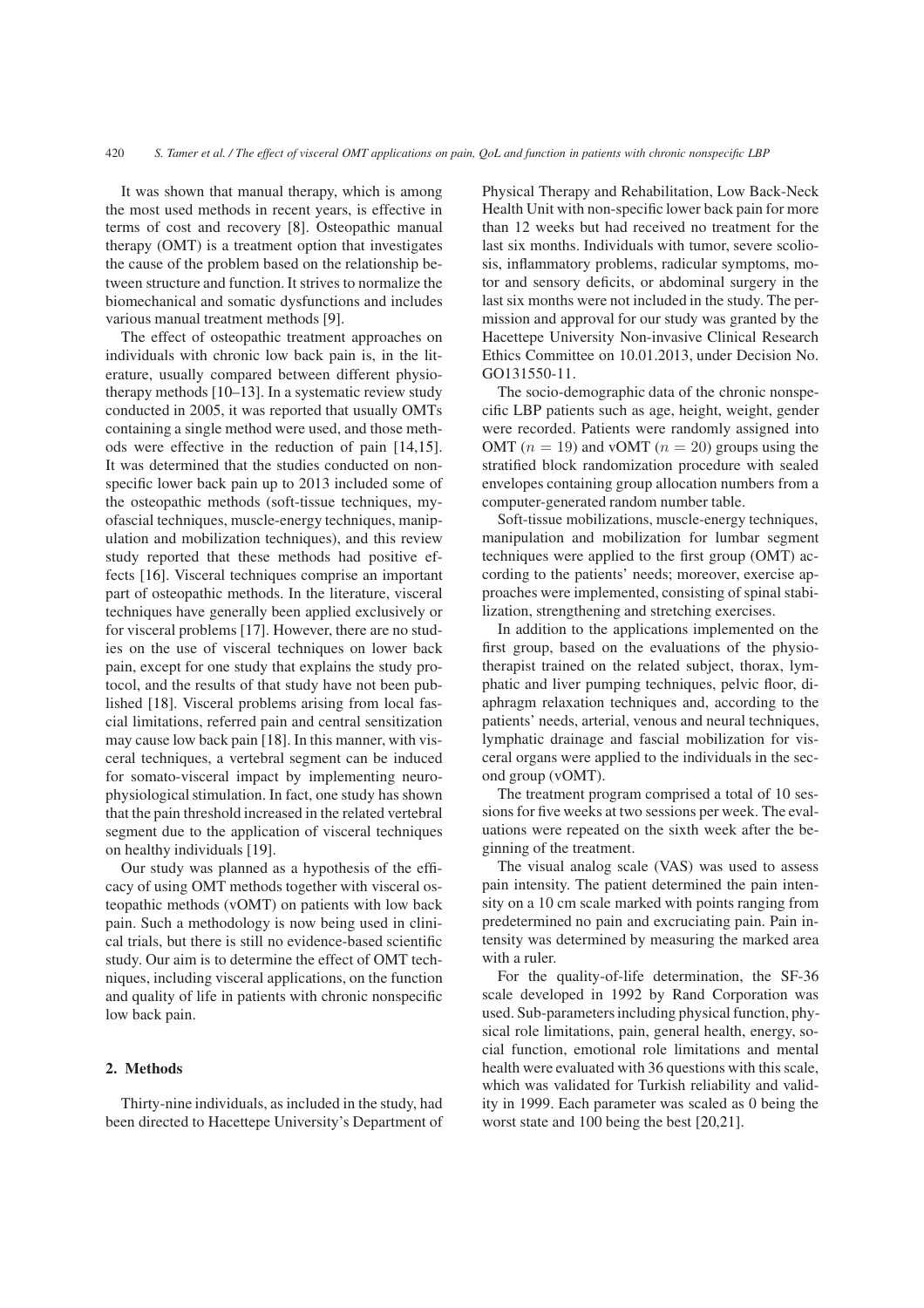| Table 1<br>Demographic data of the patients |                    |                          |                            |             |  |
|---------------------------------------------|--------------------|--------------------------|----------------------------|-------------|--|
|                                             |                    | Group I (OMT) $(n = 19)$ | Group II (vOMT) $(n = 20)$ | $n^{\rm a}$ |  |
| Age (years)                                 | Median $(\%25-75)$ | $36(29-47)$              | $42(34.2 - 51.5)$          | 0.136       |  |
| Height (cm)                                 |                    | $172(163 - 177)$         | $162(160-172)$             | 0.078       |  |
| Weight (kg)                                 |                    | 78 (60-90)               | $75.5(63 - 86.5)$          | 0.899       |  |
| BMI $(kg/m2)$                               |                    | $27.1(22.8-29.4)$        | $26.7(24.6-31.2)$          | 0.368       |  |
| Gender                                      |                    |                          |                            |             |  |
| Female                                      | $N(\%)$            | 9(47.4)                  | 12(60)                     | $0.435^{b}$ |  |
| Male                                        |                    | 10(52.6)                 | 8(40)                      |             |  |

The Mann-Whitney *U*<sup>a</sup> test for median numerical data (25%–75%) and <sup>Chi</sup>-square test<sup>b</sup> for categorical data were used for data values.

The function levels of the individuals were evaluated through means of the Oswestry Function Scale, which was validated for Turkish reliability and validity, by defining their condition consisting of six choices during activities including personal care, lifting, walking, sitting, standing, sleeping, sex life, social life and travel. Lower values indicated the high excuse intensity in the function, while the high values indicated a good functional state [22,23].

All evaluations were conducted before the treatment and six weeks after the beginning of treatment.

## *2.1. Statistical analysis*

PASW statistics 18 was used for statistical analysis. The data's compliance with the normal distribution was examined with visual (histograms and probability plots) and analytical methods (Kolmogorov-Smirnov, Shapiro-Wilk tests). Because it was determined that it was not in accordance with the normal distribution, the differences between the OMT group and the vOMT group were determined with the Mann-Whitney U test, for categorical data Chi-square test (for sex) and the changes after the treatment were determined with the Wilcoxon test. The statistical significance level was accepted as  $p < 0.05$ .

We used the Gx Power Package Program (Gx power, version 3.0.10, Franz Faul, Universitat Kiel, GER-MAN) to determine the observed power. For SF-36 total physical score 39 patients was enough to obtain %80 power but other variable was defined as less than %80. Because there was no similar study in the literature we didn't calculate sample size at the beginning of the study so we want to show our early first results.

# 3. Results

The socio-demographic data of the individuals is shown in Table 1. Through the examination of the data, it was found that there were no statistically significant differences involving age, height, weight, body mass index (BMI) or gender variables in both groups  $(p < 0.05)$  (Table 1).

Pain intensity in both the OMT and vOMT groups decreased after the treatment (*p* OMT 0.000; *p* vOMT  $= 0.000$ ). Significant developments were obtained in both groups in Oswestry function evaluation scores (*p*  $OMT = 0.000$ ;  $p \text{ vOMT} = 0.000$ ). Comparing the SF-36 results before and after the treatment, improvement was observed in all parameters except for energy, emotional role limitations, mental health and total mental scores ( $p > 0.05$ ), while improvement was observed in all subgroups of quality-of-life scores in vOMT after the treatment ( $p < 0.05$ ) (Table 2).

Comparing the pain, function and quality-of-life values before the treatment, it was found that the values for both groups were similar for all parameters  $(p < 0.05)$ . Comparing the change (difference) values before and after treatment, improvements in the physical function ( $p = 0.028$ ), energy ( $p = 0.034$ ) and total physical score ( $p = 0.025$ ) parameters in the vOMT group were statistically better compared to the other variables.

# 4. Discussion

Our study has been the first to apply visceral techniques in non-specific lower back pain patients and determine the effect of vOMT methods on pain, function and quality of life in comparison with OMT methods. In our study, it was found that both treatment groups had an effect on pain and function, and physical function, pain, general health, social function of quality-oflife sub-parameters, while vOMT was effective on all sub-quality-of-life parameters in patients with chronic lower back pain.

In non-specific [24] low back pain, which is defined as a symptom characterized by tension and muscle stiffness in the waist region without any pathology, body muscle spasm and normal joint movements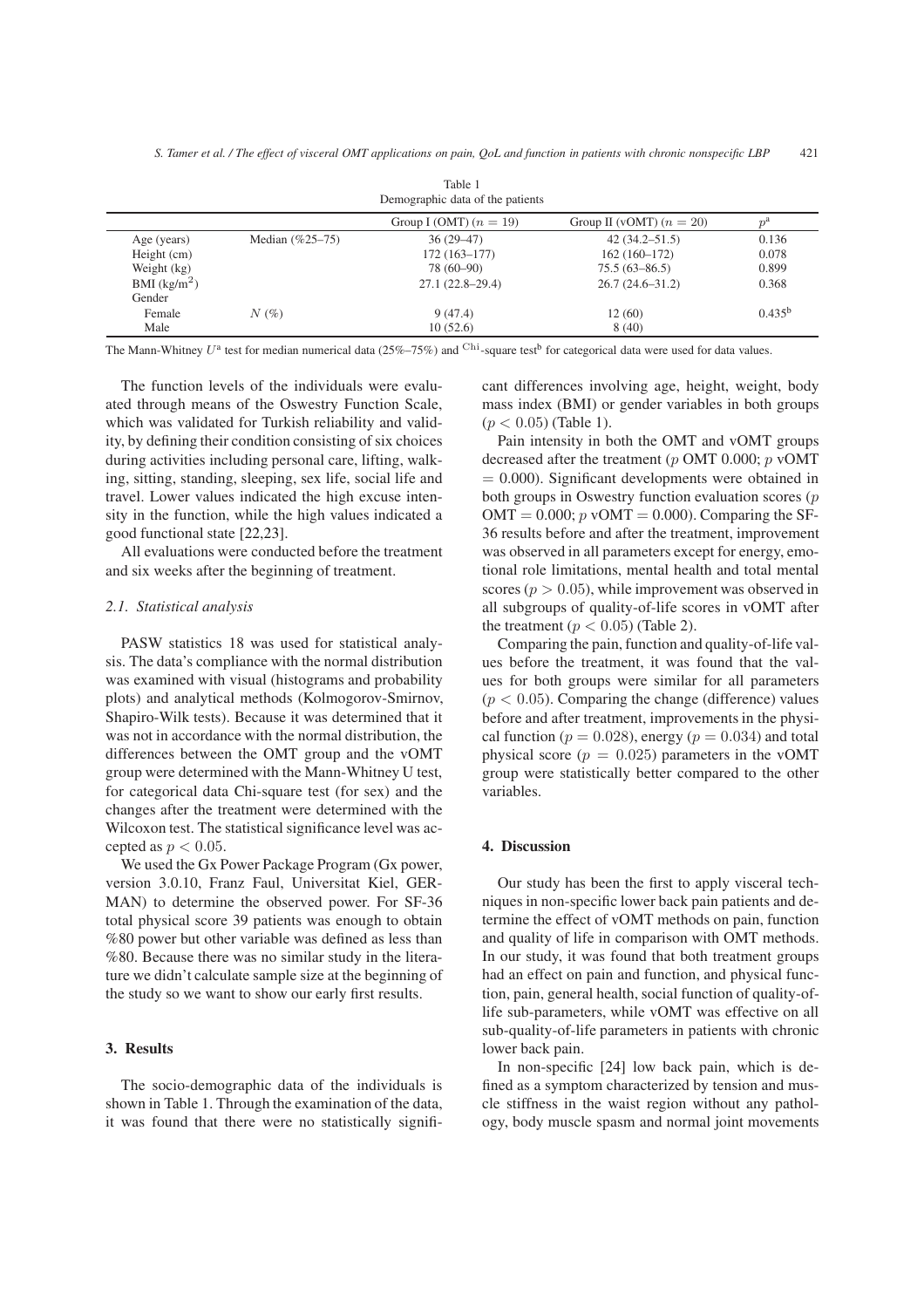| OMT and vOMT groups' data before and after the treatment |                                               |                                              |          |             |                                               |                                              |          |             |
|----------------------------------------------------------|-----------------------------------------------|----------------------------------------------|----------|-------------|-----------------------------------------------|----------------------------------------------|----------|-------------|
|                                                          | <b>OMT</b> Group                              |                                              |          |             | vOMT Group                                    |                                              |          |             |
|                                                          | Before treatment<br>median<br>$(25\% - 75\%)$ | After treatment<br>median<br>$(25\% - 75\%)$ | Z        | $p^{\rm c}$ | Before treatment<br>median<br>$(25\% - 75\%)$ | After treatment<br>median<br>$(25\% - 75\%)$ | Z        | $p^{\rm c}$ |
| Pain                                                     | $7(5-7)$                                      | $2(1-3)$                                     | $-3,828$ | $< 0.001*$  | $8(6.1-8)$                                    | $2(0.2-3)$                                   | $-3,924$ | $< 0.001*$  |
| Oswestry                                                 | $42(32-60)$                                   | $26(11.1-36)$                                | $-3.704$ | $< 0.001*$  | $50(26.5-65.5)$                               | $16.5(4.5-27)$                               | $-3.809$ | < 0.001     |
| SF-36 physical<br>function                               | $45(36-70)$                                   | $75(65-82)$                                  | $-2.654$ | $0.008*$    | $(22.5-50)$<br>40                             | $86(70-90)$                                  | $-3.928$ | $< 0.001*$  |
| Physical role<br>limitations                             | $0(0-50)$                                     | $50(0-100)$                                  | $-2.020$ | $0.043*$    | $21.5(0-68.7)$                                | $94(60-100)$                                 | $-3.658$ | $< 0.001*$  |
| Pain                                                     | $41(2-51)$                                    | $62(41-74)$                                  | $-2.200$ | $0.028*$    | $26.5(22-48)$                                 | $65(62-74)$                                  | $-3.921$ | $< 0.001*$  |
| General health                                           | $47(42 - 60)$                                 | $67(45-72)$                                  | $-2.204$ | $0.028*$    | $51(40-60)$                                   | $67(57-75.7)$                                | $-3.753$ | $< 0.001*$  |
| Energy                                                   | $40(35-50)$                                   | $50(30-70)$                                  | $-1.400$ | 0.162       | 38 (26.2–49.2)                                | $60(50-77.5)$                                | $-3,728$ | $< 0.001*$  |
| Social function                                          | $50(35-70)$                                   | $75(62.5-75)$                                | $-2.849$ | $0.004*$    | $62.5(37.5-75)$                               | $73.5(62.5 - 87.5)$                          | $-2.706$ | $0.007*$    |
| Emotional role<br>limitations                            | $33.3(0-69)$                                  | $66.7(0-100)$                                | $-1.381$ | 0.167       | $61.6(0-66.7)$                                | $66.7(66.7-100)$                             | $-3.119$ | $0.002*$    |
| Mental health                                            | $56(44-60)$                                   | $68(52-74)$                                  | $-1.352$ | 0.176       | $50(36-76)$                                   | $73(52.5 - 84)$                              | $-3.486$ | $< 0.001*$  |
| Total physical<br>score                                  | $34.5(29.3-41)$                               | $45(37.8 - 50.9)$                            | $-2.294$ | $0.022*$    | $29.9(21-38.9)$                               | $50.5(42.9-53.2)$                            | $-3.920$ | $< 0.001*$  |
| Total mental<br>score                                    | $39.2(33.2 - 48.2)$                           | $40.5(33.5-52.1)$                            | $-1.288$ | 0.198       | $38.5(35-51.1)$                               | $50.6(40.2 - 56.9)$                          | $-2.726$ | $0.006*$    |

Table 2 OMT and vOMT groups' data before and after the treatment

Wilcoxon analysis<sup>c</sup> results, before and after the treatment, statistical significance  $*p < 0.05$ .

Table 3 Comparison of OMT and vOMT group individuals before and after treatment

|                            | Before treatment |             | <b>BT-AT</b> difference |                       |          |             |
|----------------------------|------------------|-------------|-------------------------|-----------------------|----------|-------------|
|                            | Ζ                | $p^{\rm a}$ | OMT average $\pm$ SD    | vOMT average $\pm$ SD | Ζ        | $p^{\rm a}$ |
| Pain                       | $-1.493$         | 0.136       | $4.77 + 1.91$           | $5.65 + 1.64$         | $-1.424$ | 0.154       |
| Oswestry                   | $-0.014$         | 0.989       | $22.60 \pm 14.09$       | $28.40 \pm 18.19$     | $-1.168$ | 0.243       |
| SF-36 physical function    | $-1.368$         | 0.171       | $22 + 28.54$            | $42.95 + 23.4$        | $-2.200$ | $0.028*$    |
| Physical role limitations  | $-1.241$         | 0.215       | $31.36 \pm 56.15$       | $46.00 \pm 35.14$     | $-0.642$ | 0.521       |
| Pain-induced limitations   | $-0.711$         | 0.477       | $19.26 + 34.80$         | $34.30 \pm 19.21$     | $-1.238$ | 0.216       |
| General health             | $-0.409$         | 0.682       | $9.63 + 16.65$          | $17.25 + 13.75$       | $-1.297$ | 0.195       |
| Energy                     | $-0.578$         | 0.563       | $7.47 \pm 20.76$        | $21.10 + 16.24$       | $-2.115$ | $0.034*$    |
| Social function            | $-1.229$         | 0.219       | $21.11 + 23.26$         | $16.88 + 23.48$       | $-0.665$ | 0.506       |
| Emotional role limitations | $-0.173$         | 0.862       | $16.74 \pm 45.63$       | $29.76 \pm 33.99$     | $-1.101$ | 0.271       |
| Mental health              | $-0.211$         | 0.833       | $6.94 \pm 19.30$        | $15.20 \pm 17.09$     | $-0.837$ | 0.403       |
| Total physical score       | $-0.956$         | 0.339       | $8.08 \pm 14.54$        | $17.27 \pm 7.96$      | $-2.234$ | $0.025*$    |
| Total mental score         | $-0.422$         | 0.673       | $2.02 \pm 9.57$         | $7.15 \pm 9.27$       | $-1.405$ | 0.160       |

Comparison of before treatment results and changes between before treatment and after the treatment, <sup>a</sup>Mann-Whitney-U test, \*, statistical significance  $p < 0.05$ .

are restricted against harmful stress and the related segment or segments are stabilized [25] Spasm in the periphery triggers the pain, and the pain becomes chronic. Consequently, dysfunctions occur in the primary somato-sensorial area, which detects and conducts the pain [26] and in efferent pathways, which reduces the pain [27] in the central nervous system. The resulting pain reduces the functionality of the individual and negatively affects his or her quality of life. Examining the pain results in our study, pain intensity was reduced in both groups to which OMT and vOMT were applied after treatment. We believe that our program, supported by the OMT method and exercises, provides pain inhibition by reducing the muscle spasms and sympathetic system activation. This result, based on pain and spasm, has affected the literature in a similar way [12,14–16]. In the studies, the mechanism of pain reduction at the spinal and supraspinal levels with manual therapy techniques has not been fully revealed [28,29]. It was reported that osteopathic manual therapy, when applied together with many different methods as the innovation of manual therapy techniques [30,31], regulates the corticospinal changes that cause somatic function [32] and pain [33] by regulating the sensitivity of the 1a reflex pathway in various segments due to biomechanical loading on the mus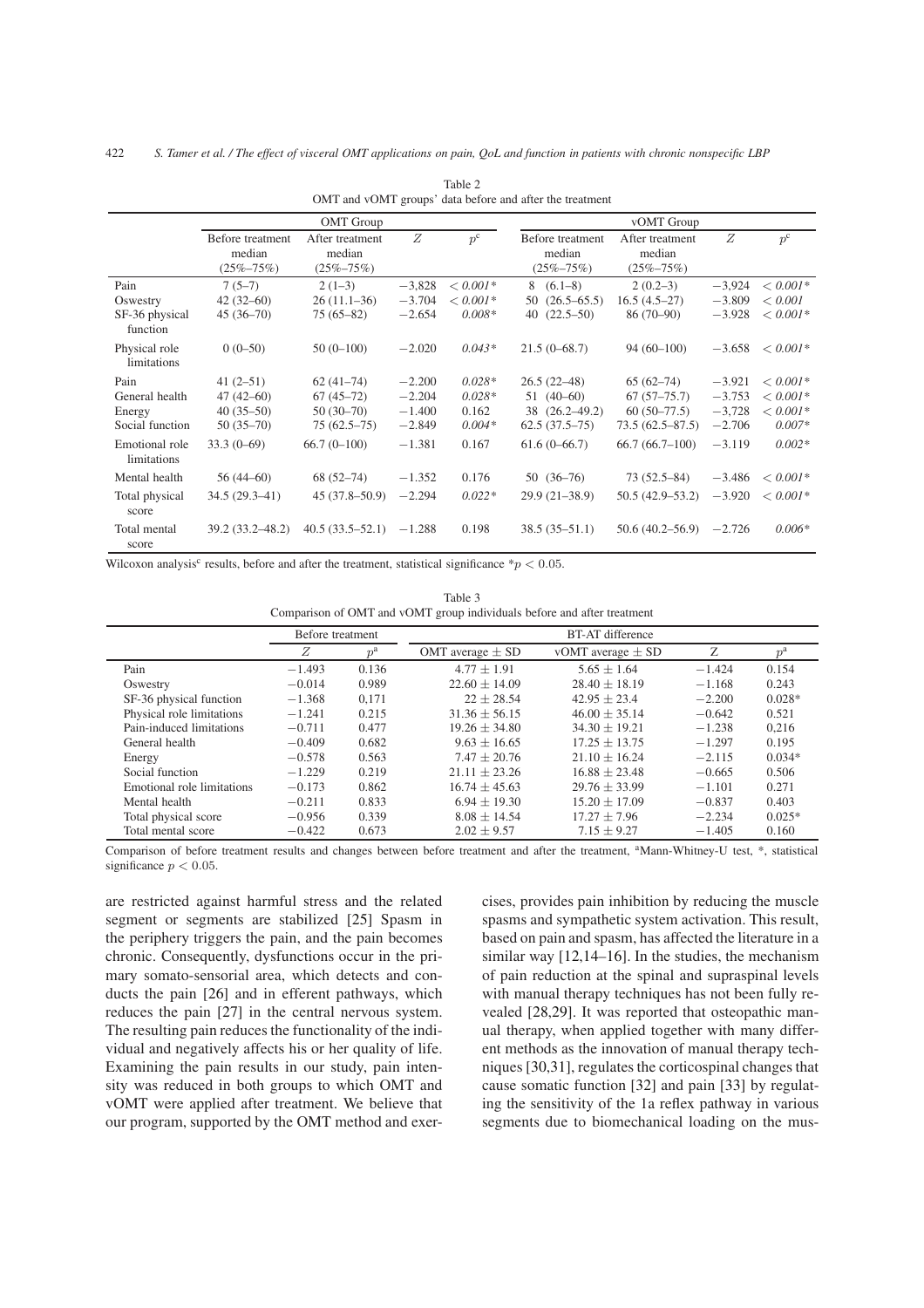cle spindles in patients with low back pain, thus reducing the pain in a short period based on the gate control theory [34,35]. Conclusively, it was shown that it can be effective in reducing pain and increasing function [36,37]. In a similar study by Crown et al. (2008) on patients with chronic non-specific low back pain, it was reported that OMT applications had positive effects on the function and quality of life of individuals [38]. In our study, we believe that the effect in the OMT group being not seen in energy, mental health, emotional role limitations and total mental score variables in the quality-of-life parameters is associated with the mental health state of the individuals in this group being related to factors other than physical health [39]. Thus, the examination of the depression states of individuals may be necessary in further studies.

It is thought that the visceral techniques used in OMT approaches, in addition to peripheral, spinal and central nociceptor stimulation, i.e., neurophysiological effects, have an effect on the related segment through somato-visceral effect [19,40]. Studies have shown that visceral techniques applied to healthy individuals can reduce the pain threshold compared to placebo application [19]. There were no studies available on the use of visceral techniques on individuals with nonspecific low back pain except for the study protocol proposed for application to 64 patients. As the results have not been published, the efficacy of visceral techniques on patients with chronic nonspecific low back pain is not known [18]. In our study, in which we shared the effects of visceral applications on the function and quality of life, it was found that on the sixth week of the treatment the visceral methods (vOMT) applied in addition to OMT and exercise approaches had an effect on all quality-of-life parameters. The studies proved that the muscles between the thoracic vertebrae and lumbosacral joint contracted as a result of the stimulation of internal organs [41]. Therefore, the additional stimuli formed with visceral applications in our study may have reduced the spasm of the related segment and regulated the peripheral and central pathways through the visceral somatic reflex arc, thus providing improvement. In our study, the positive emotional effects of visceral methods compared to the OMT group can be associated with (in addition to patients' solving their fascial visceral limitations, which most of the patients were not even aware of) the increase in morale and motivation in individuals by questioning their visceral problems and engaging in their resolution.

As a result of our study, in addition to improvement in both groups, it was found that the vOMT group had a greater effect on energy, physical limitations and the total score of the physical limitations from qualityof-life scores compared to the OMT group. We believe that the techniques we used for each patient during visceral applications improved the blood circulation in the patients' bodies, facilitated the elimination of body fluid and made the individual feel more energetic [42,43].

Conclusively, we believe that the use of visceral applications in patients with non-specific low back pain together with OMT and physiotherapy methods will provide positive treatment results. Therefore, the visceral fascial limitations, which we think are responsible for limitations and pain in lumbar segments, should be taken into account.

## *4.1. Limitations*

Our study includes the results at the end of the sixth week, in which a total of 10 sessions were applied, being two sessions per week. The limited number of patients and the lack of long-term follow-up in the placebo control group, as well as the inability to give the results with different physiotherapy methods, functional and objective evaluation methods, are the limitations of our study. Therefore, randomized controlled long-term follow-up studies, including larger numbers of individual participants, are needed on this subject.

## 5. Conclusion

At the end of our study, it was found that OMT and vOMT, when applied to individuals with chronic lower back pain, reduced the pain, increased function and had positive effects on quality of life. The positive effect of the vOMT program on quality of life showed that visceral applications can be useful. The target of the study is to improve and share these results, which were given as a pilot, by applying them to a larger number of individuals with a longer follow-up period.

## Conflict of interest

The authors have no conflict of interest to report.

## References

[1] Hoy D, Brooks P, Blyth F and Buchbinder R. The Epidemiol-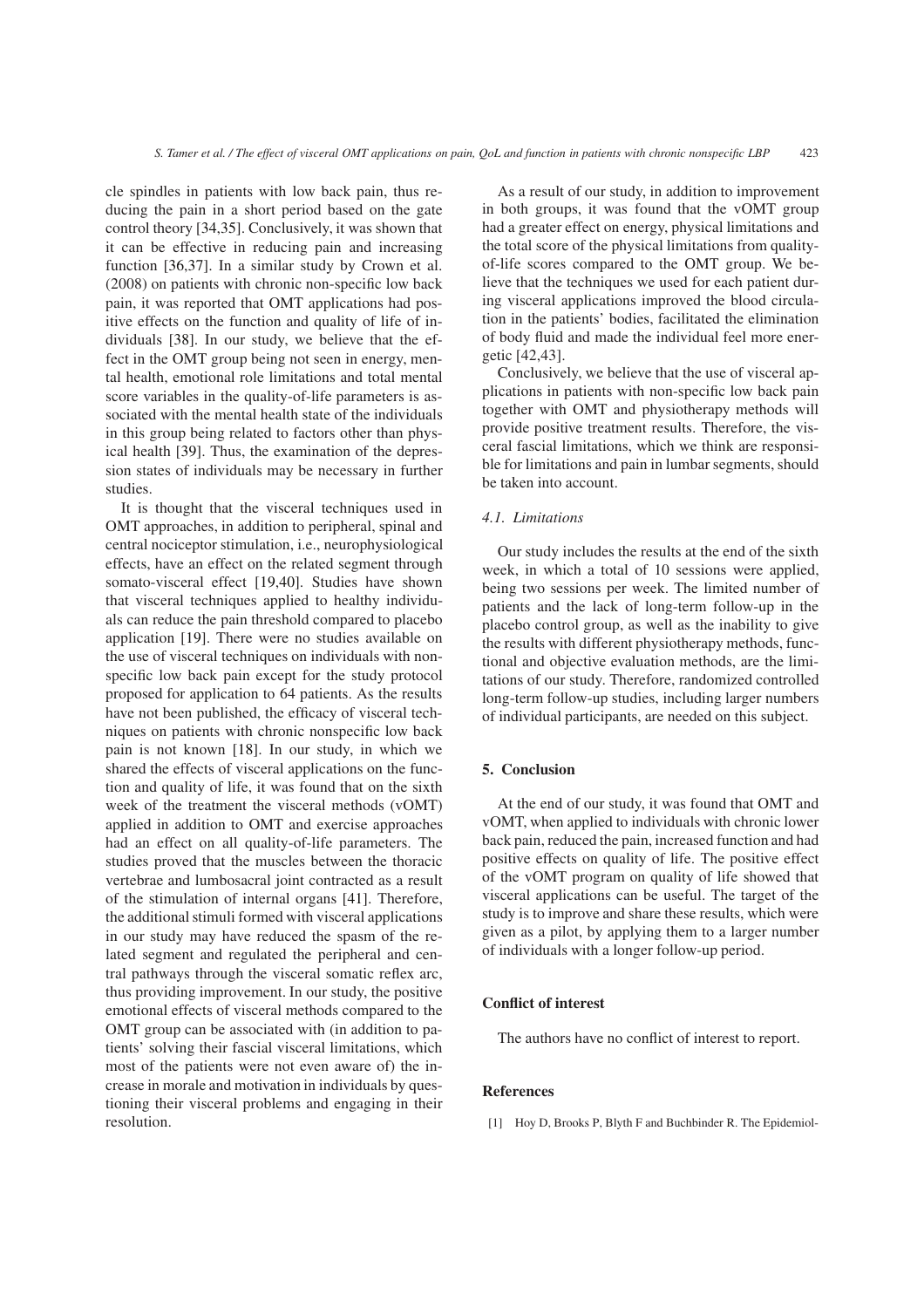ogy of low back pain. *Best Pract Res Clin Rheumatol*. 2010; 24(6): 769–781.

- [2] Maniadakis N and Gray A. The economic burden of back pain in the UK. *Pain*. 2000; 84(1): 95–103.
- [3] Hasanefendioğlu EZ, Sezgin M, Sungur MA, Çimen ÖB, İncel NA and Şahin G. Health-related quality of life in patients with chronic low back pain: Effects of pain clinical and functional status on quality of life. *Turk J Phys Med Rehab*. 2012; 58: 93–98.
- [4] Airaksinen O, Brox JI, Cedraschi C, Hildebrandt J, Klaber-Moffett J, Kovacs F et al., Chapter 4. European guidelines for the management of chronic nonspecific low back pain. *Eur Spine J*. 2006; 15(Suppl 2): 192–300.
- [5] Balague F, Mannion AF, Pellise F and Cedraschi C. Nonspecific low back pain. *Lancet*. 2012; 379(9814): 482–491.
- [6] Vanti C, Bertozzi L, Gardenghi I, Turoni F, Guccione AA and Pillastrini P. Effect of taping on spinal pain and disability: Systematic review and meta-analysis of randomized trials. *Phys Ther*. 2015; 95(4): 493–506.
- [7] Salzberg LD and Manusov EG. Management options for patients with chronic back pain without an etiology. *Health Serv Insights*. 2013; 6: 33–38.
- [8] Tsertsvadze A, Clar C, Court R, Clarke A, Mistry H, Sutcliffe P. Cost-effectiveness of manual therapy for the management of musculoskeletal conditions: A systematic review and narrative synthesis of evidence from rando mized controlled trials. *J Manipulative Physiol Ther*. 2014; 37(6): 343–362.
- [9] Tettambel MA. An osteopathic approach to treating women with chronic pelvic pain. *J Am Osteopath Assoc*. 2005; 105(9 Suppl 4): S20-22.
- [10] Cymet TC. Osteopathic manual treatment and ultrasound therapy for chronic low back pain: An illustration of osteopathic semantic confusion. *J Am Osteopath Assoc*. 2014;  $114(1) \cdot 6-7$
- [11] Gibson T, Grahame R, Harkness J, Woo P, Blagrave P and Hills R. Controlled comparison of short-wave diathermy treatment with osteopathic treatment in non-specific low back pain. *Lancet*. 1985; 1(8440): 1258–1261.
- [12] Licciardone JC, Minotti DE, Gatchel RJ, Kearns CM and Singh KP. Osteopathic manual treatment and ultrasound therapy for chronic low back pain: A randomized controlled trial. *Ann Fam Med*. 2013; 11(2): 122–129.
- [13] Andersson GBJ, Lucente T, Davis AM, Kappler RE, Lipton JA and Leurgans S. A Comparison of osteopathic spinal manipulation with standard care for patients with low back pain. *The New England Journal of Medicine*. 1999; 341(19): 1426– 1431.
- [14] Licciardone JC, Brimhall AK and King LN. Osteopathic manipulative treatment for low back pain: A systematic review and meta-analysis of randomized controlled trials. *BMC Musculoskelet Disord*. 2005; 6: 43.
- [15] Licciardone JC, Stoll ST, Fulda KG, Russo DP, Siu J, Winn W et al., Osteopathic manipulative treatment for chronic low back pain: A randomized controlled trial. *Spine (Phila Pa 1976)*. 2003; 28(13): 1355–1362.
- [16] Orrock PJ and Myers SP. Osteopathic intervention in chronic non-specific low back pain: A systematic review. *BMC Musculoskelet Disord*. 2013; 14: 129.
- [17] Attali TV, Bouchoucha M and Benamouzig R. Treatment of refractory irritable bowel syndrome with visceral osteopathy: Short-term and long-term results of a randomized trial. *J Dig Dis*. 2013; 14(12): 654–661.
- [18] Panagopoulos J, Hancock M and Ferreira P. Does the addition of visceral manipulation improve outcomes for patients with

low back pain? Rationale and study protocol. J Bodyw Mov Ther. 2013; 17(3): 339–343.

- [19] McSweeney TP, Thomson OP and Johnston R. The immediate effects of sigmoid colon manipulation on pressure pain thresholds in the lumbar spine. *J Bodyw Mov Ther*. 2012; 16(4): 416–423.
- [20] Koçyiğit H, Aydemir Ö, Ölmez N, Memiş A. Kısa Form-36 (KF-36)'nın Türkçe Versiyonunun Güvenilirliği ve Geçerliliği. İlaç ve Tedavi Dergisi. 1999; 12: 102-106.
- [21] Ware JE and Jr Sherbourne CD. The MOS 36-item short-form health survey (SF-36), I. *Conceptual framework and item selection. Med Care*. 1992; 30(6): 473–483.
- [22] Yakut E, Duger T, Oksuz C, Yorukan S, Ureten K, Turan D et al., Validation of the turkish version of the oswestry disability index for patients with low back pain. *Spine (Phila Pa 1976)*. 2004; 29(5): 581–585.
- [23] Hestbaek L, Leboeuf-Yde C and Manniche C. Low back pain: What is the long-term course? A review of studies of general patient populations. *Eur Spine J*. 2003; 12(2): 149–165.
- [24] van Dieen JH, Selen LP and Cholewicki J. Trunk muscle activation in low-back pain patients, an analysis of the literature. *J Electromyogr Kinesiol*. 2003; 13(4): 333–351.
- [25] Steiger F, Wirth B, de Bruin ED and Mannion AF. Is a positive clinical outcome after exercise therapy for chronic nonspecific low back pain contingent upon a corresponding improvement in the targeted aspect (s) of performance? A systematic review. *Eur Spine J*. 2012; 21(4): 575–598.
- [26] Giesecke T, Gracely RH, Clauw DJ, Nachemson A, Duck MH, Sabatowski R et al., Central pain processing in chronic low back pain. Evidence for reduced pain inhibition. *Schmerz*. 2006; 20(5): 411–417.
- [27] Bialosky JE, Bishop MD, Price DD, Robinson ME and George SZ. The mechanisms of manual therapy in the treatment of musculoskeletal pain: A comprehensive model. *Man Ther*. 2009; 14(5): 531–538.
- [28] Ferreira ML, Smeets RJ, Kamper SJ, Ferreira PH and Machado LA. Can we explain heterogeneity among randomized clinical trials of exercise for chronic back pain? A meta-regression analysis of randomized controlled trials. *Phys Ther*. 2010; 90(10): 1383–1403.
- [29] Sherman KJ, Dixon MW, Thompson D and Cherkin DC. Development of a taxonomy to describe massage treatments for musculoskeletal pain. *BMC Complement Altern Med*. 2006; 6: 24.
- [30] Dishman JD, Ball KA and Burke J. First Prize: Central motor excitability changes after spinal manipulation: A transcranial magnetic stimulation study. *J Manipulative Physiol Ther*. 2002; 25(1): 1–9.
- [31] Vismara L, Cimolin V, Menegoni F, Zaina F, Galli M, Negrini S et al., Osteopathic manipulative treatment in obese patients with chronic low back pain: A pilot study. *Man Ther*. 2012; 17(5): 451–455.
- [32] Clark BC, Goss DA, Walkowski S, Hoffman RL, Ross A and Thomas JS. Neurophysiologic effects of spinal manipulation in patients with chronic low back pain. *BMC Musculoskelet Disord*. 2011; 12: 170.
- [33] Pickar JG. Neurophysiological effects of spinal manipulation. *Spine J*. 2002; 2(5): 357–371.
- [34] Harvey MP and Descarreaux M. Short term modulation of trunk neuromuscular responses following spinal manipulation: A control group study. *BMC Musculoskelet Disord*. 2013; 14; 92.
- [35] Burns DK and Wells MR. Gross range of motion in the cervical spine: The effects of osteopathic muscle energy tech-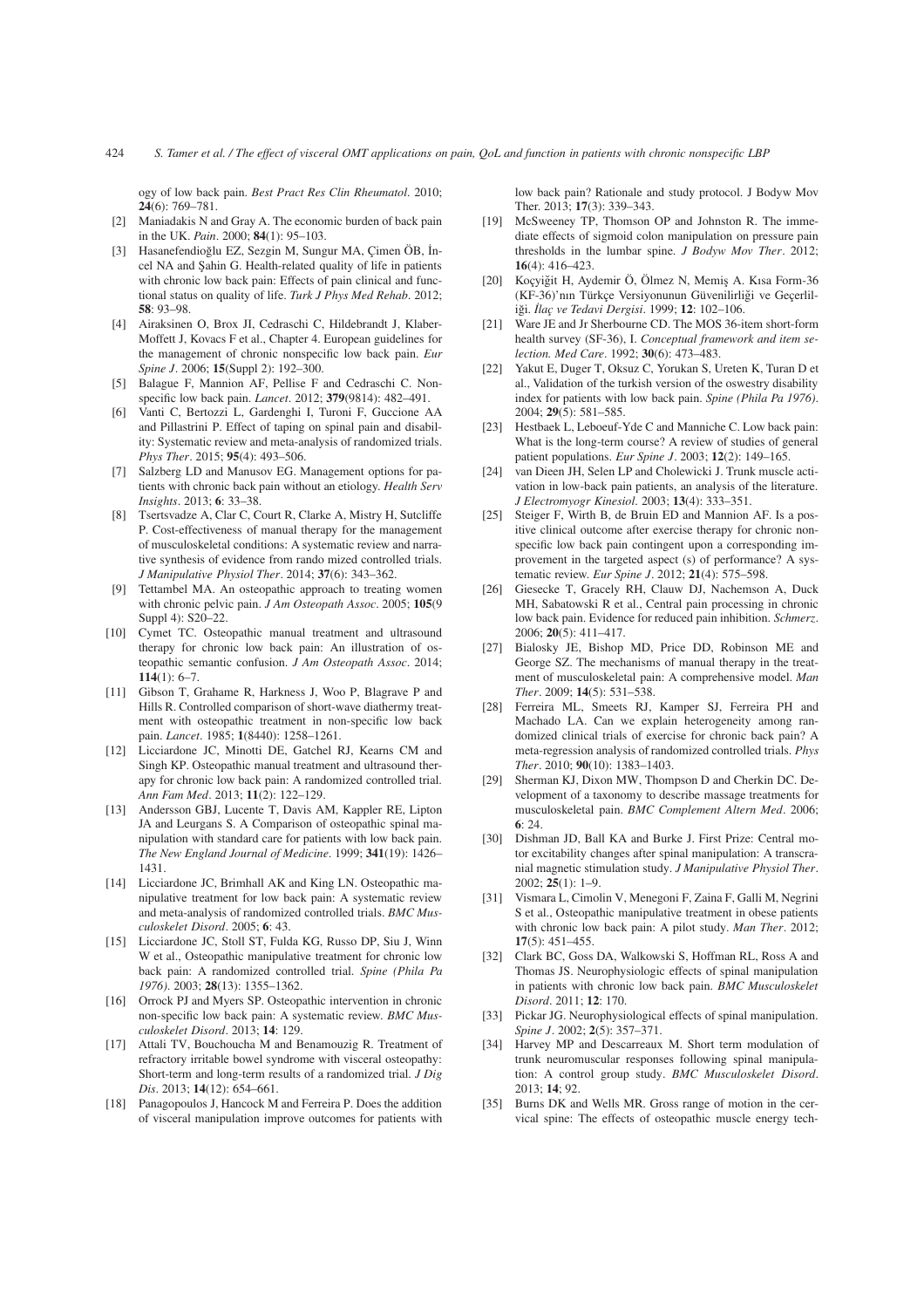nique in asymptomatic subjects. J Am Osteopath Assoc. 2006; 106(3): 137–142.

- [36] Day JM and Nitz AJ. The effect of muscle energy techniques on disability and pain scores in individuals with low back pain. *J Sport Rehabil*. 2012; 21(2): 194–198.
- [37] Chown M, Lynne W, Mark R, Sally A, Stott D and Archer M. A prospective study of patients with chronic back pain randomised to group exercise, physiotherapy or osteopathy. *Physiotherapy*. 2008; 94: 21–28.
- [38] Eker L, Tüzün E, Daşkapan A, Baştuğ Z and Yakut Y. Relationship between EQ-5D and SF-36 instruments in patients

with low back pain. *Fizyoter Rehabil*. 2007; 18(1): 03–10.

- [39] Sato A and Swenson RS. Sympathetic nervous system response to mechanical stress of the spinal column in rats. *J Manipulative Physiol Ther*. 1984; 7(3): 141–147.
- [40] Burns L. Viscero-somatic and somato-visceral spinal reflexes. *1907 J Am Osteopath Assoc*. 2000; 100(4): 249–258.
- [41] Barral JP. *Visceral Manipulation*. Seattle: Eastland Press; 2005.
- [42] Kuchera W. Osteopathic Considerations in Systemic Dysfunction. 2nd ed. Columbus Greyden Pres; 1994.